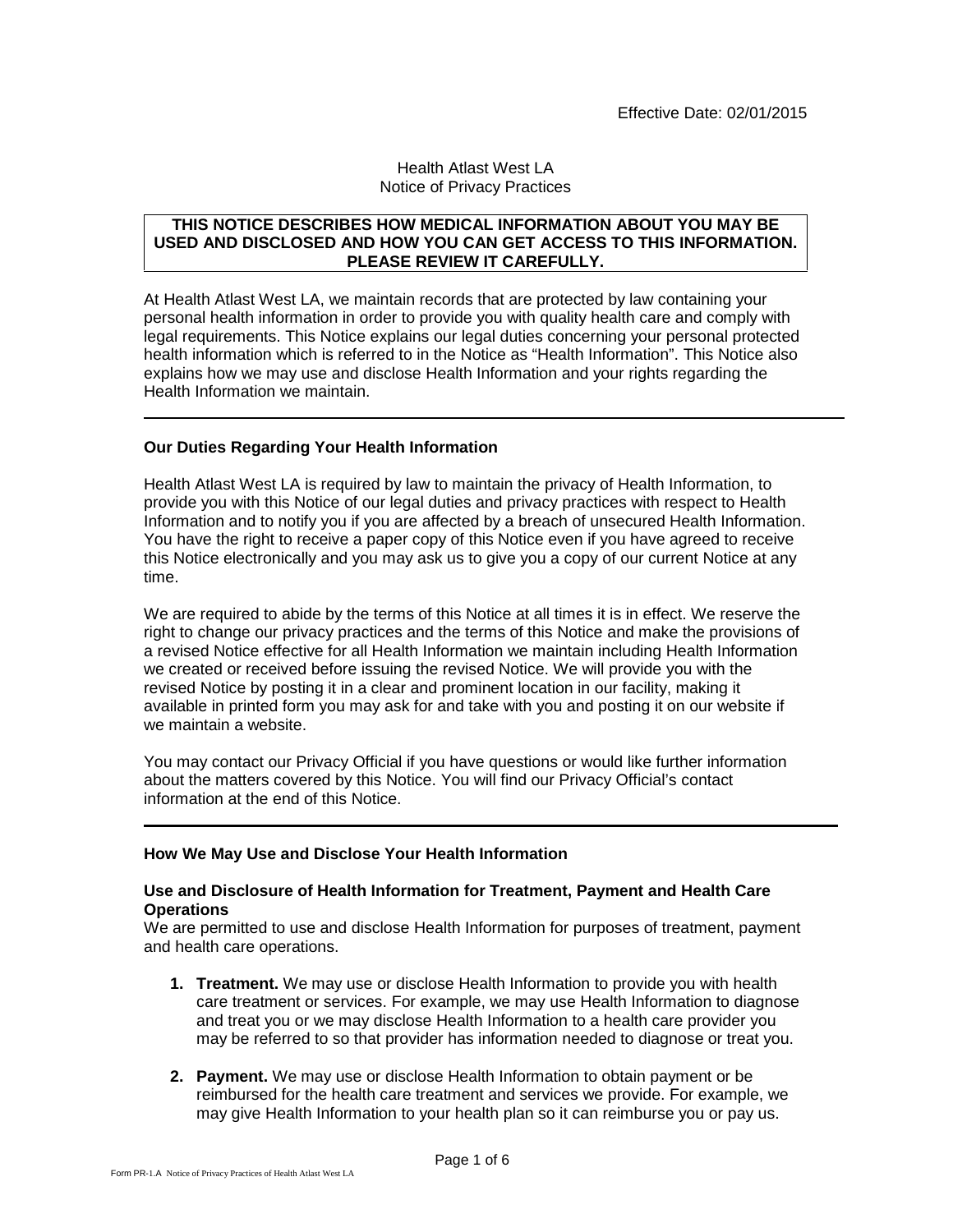## Health Atlast West LA Notice of Privacy Practices

We may also provide Health Information to your health plan to obtain prior approval for treatment or to determine whether your plan will cover the treatment.

**3. Health Care Operations.** We may use or disclose Health Information in connection with our health care operations which are ways we provide health care and manage our organization. For example, we may use or disclose Health Information to evaluate our performance in providing health care to you and identify ways we may improve our service.

### **Use and Disclosure of Health Information Required or Permitted by Law**

There are situations besides treatment, payment or health care operations where we may use or disclose some Health Information without first obtaining your written authorization. Any such use or disclosure will be limited to the Health Information required or permitted by law in the following situations.

- **1. Public Health Activities** We may disclose Health Information to public health authorities that are authorized by law to collect or receive information to report vital information and prevent or control disease or injury. For example, we may report information about communicable diseases, child abuse or neglect, problems related to food, medications or medical devices or products and vital events such as births or deaths. We may also disclose Health Information to a person who may have been exposed to a disease or may be at risk for contracting or spreading a disease or condition or findings concerning a work-related illness or injury or workplace related health issue to an employer. If we reasonably believe you are a victim of abuse, neglect, or domestic violence we may disclose Health Information limited to requirements of law to a government authority authorized by law to receive reports of such abuse, neglect, or domestic violence.
- **2. Health Oversight Activities.** We may disclose Health Information to a health oversight agency that includes, among others, an agency of the federal or state government authorized by law to monitor the health care system.
- **3. Judicial and Administrative Proceedings.** We may disclose Health Information in the course of judicial or administrative proceedings. For example, we make a disclosure in in response to a court or administrative order or subpoena.
- 4. **Law Enforcement Purposes.** We may disclose Health Information to a law enforcement official as required by law, in response to a law enforcement official's lawful request to identify or locate a victim, suspect, fugitive, material witness or missing person or to report a crime that has occurred on our premises or that may have caused a need for emergency services.
- 5. **Required by Law.** We may use or disclose your Health Information when required by state, federal or other law to correctional institutions, the Food and Drug Administration and authorized federal officials for the conduct of lawful national security activities and the provision of protective services to the President or other persons as required by federal law.
- **6. Coroners, Medical Examiners and Funeral Directors.** We may disclose Health Information to coroners or medical examiners to identify a deceased person or to determine the cause of death and to funeral directors as necessary to carry out their duties.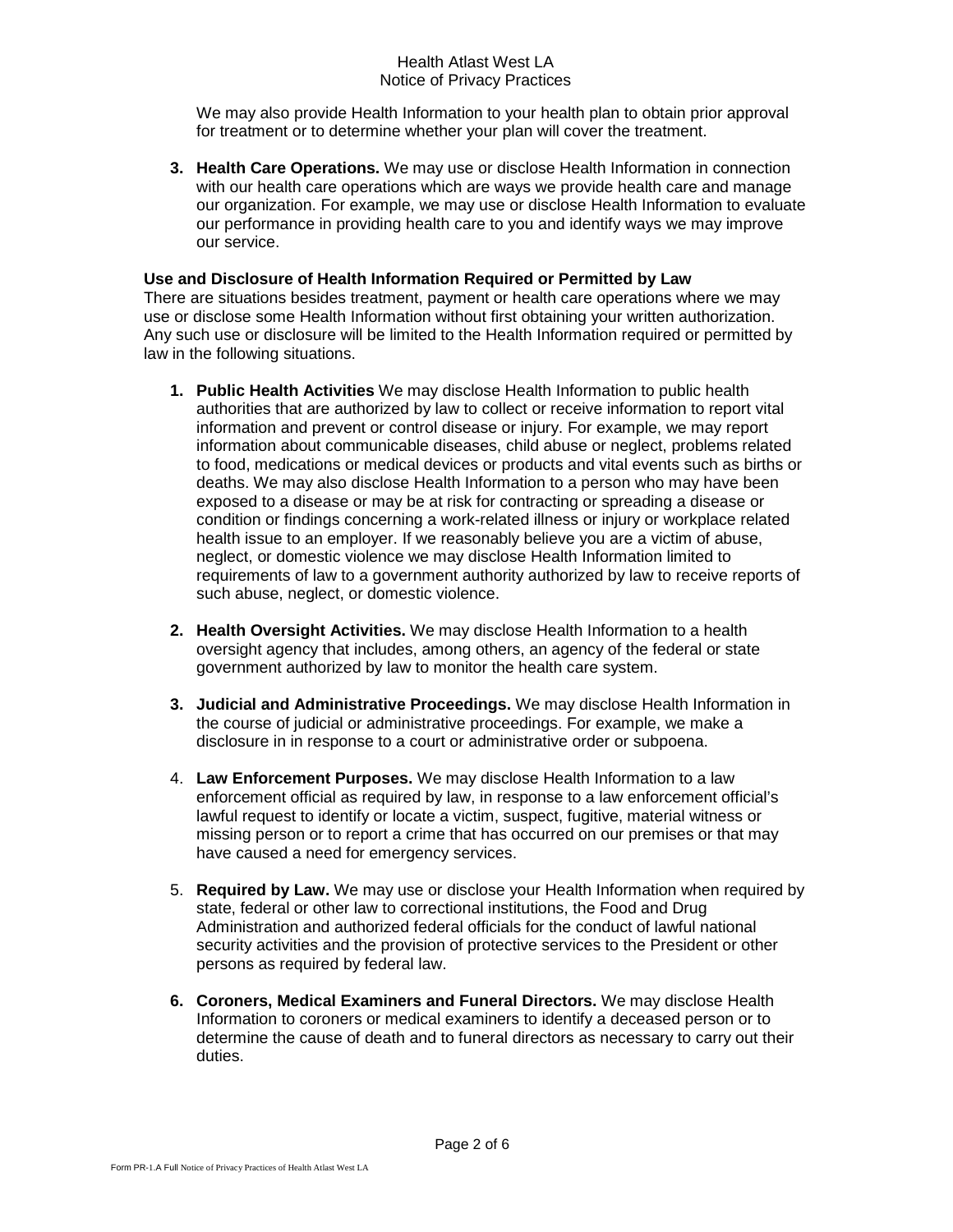## Health Atlast West LA Notice of Privacy Practices

- 7. **Organ Donation.** We may disclose Health Information to an organ procurement organization or other facility that participates in or makes a determination for the procurement, banking or transplantation of organs or tissues.
- 8. **Disaster Relief Incidents.** We may use or disclose Health Information to a public or private entity authorized to assist in disaster relief efforts such as the American Red Cross. If you tell us you object, we will not make this use or disclosure unless we must do so to respond to an emergency situation.
- 9. **Persons Involved in Your Care.** We may use or disclose Health Information to persons involved in your health care or payment for health care including family members, your personal representative or another person identified by you unless you object to our use and disclosure of Health Information to such persons.
- 10. **Workers Compensation.** We may use or disclose Health Information to comply with workers' compensation laws
- 11. **Avert a Serious Threat to Health or Safety.** We may use or disclose Health Information if we believe it is necessary to prevent or lessen a serious threat to the health or safety of a person or the public.
- 12. **School Immunization Records.** We may disclose Health Information to provide proof of your immunization to a school if you are an adult or emancipated minor and you agree or about a minor child if the child's parent or guardian agrees.
- 13. **Military.** If you are a member of the armed forces, we may release medical information about you to military authorities as authorized or required by law. We may also release medical information about foreign military personnel to the appropriate foreign military authority.
- 14. **Fundraising.** We may use limited Health Information such as your name, address and treatment dates to contact you for fundraising purposes to support our health care purposes and mission. You have the right to elect not to receive fundraising communications and if you receive a fundraising communication from us you will also receive simple instructions about how to stop receiving any more fundraising communications.

# **Use and Disclosure of Health Information Requiring Written Authorization**

Your written authorization is required for the following uses and disclosures of Health Information:

- 1. **Marketing.** We will not use or disclose Health Information for marketing purposes without your written authorization. Marketing is defined as a communication about a product or service related to your health care for which we receive payment from a third party.
- 2. **Sale of Health Information.** We will not use or disclose your Health Information in a way that is considered a sale of Health Information without your written authorization. A sale of Health Information is defined as an exchange where we directly or indirectly, receive payment for the Health Information from a recipient of the Health Information.
- 3. **Psychotherapy Notes.** If we maintain psychotherapy notes about you we will not disclose psychotherapy notes without your written authorization except in limited instances that are permitted or required by law.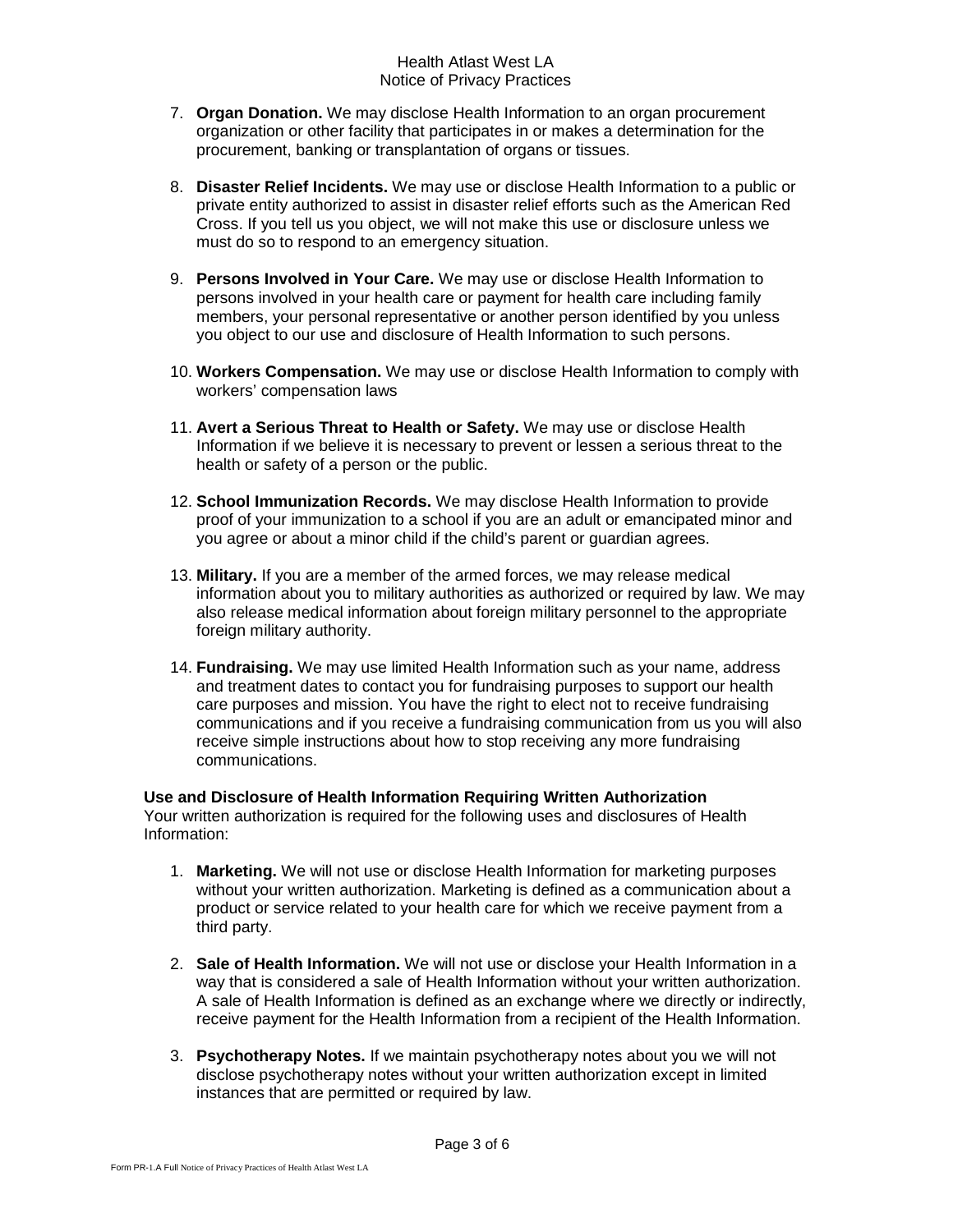### **Other Uses and Disclosures of Health Information Requiring Written Authorization**

Your written authorization is required for other uses and disclosures of Health Information that is not described in this Notice.

#### **You May Revoke Your Authorization in Writing at Any Time**

You may revoke an authorization to use or disclose Health Information at any time. Your revocation must be in writing and it will not affect uses or disclosures of Health Information made in reliance on your authorization before its revocation. If the Authorization was obtained as a condition of obtaining insurance coverage, other law may provide the insurer with the right to contest a claim under the policy or the policy itself.

### **Your Health Information Rights and How You May Exercise Your Rights**

You have the rights with respect to Health Information we maintain about you that are explained in this section of the Notice.

- You may exercise any of your rights at any time
- You may obtain a paper copy of our current Notice of Privacy Practices by simply asking for it
- You must submit a written request to exercise your other rights
- For your convenience we will provide you with a form to make your written request

### **Right to Our Notice of Privacy Practices**

You have the right to obtain a paper copy of our current Notice of Privacy Practices which is always available at our facility. You have the right to receive an electronic copy of this Notice from our web site if we maintain one or, if you agree in writing, by email. You have the right to obtain a paper copy of this Notice at any time even if you have agreed to receive it electronically.

### **Right to Request Restrictions of Use and Disclosure of Health Information**

### **Your Right to Request Restrictions, in General.**

You have the right to request a restriction of Health Information we use or disclose about you for treatment, payment or health care operations. You also have the right to request a restriction of Health Information we disclose about you to someone who is involved in your care or the payment for your care, like a family member or friend. We are not required to agree to your request. If we do agree, we will comply with your request unless the information is needed to provide you emergency treatment.

We will comply with your request unless it is needed by a health care provider to provide emergency treatment to you and we will request that health care provider not to further use or disclose your Health Information. We may terminate our restriction if you ask us to terminate it. We may also terminate a restriction whether or not you ask us to end the restriction if we inform you we are terminating it. If we do terminate a restriction it will only affect Health Information that was created or received after we inform you of the termination.

### **Your Right to Request Restrictions to a Health Plan.**

You have the right to request in writing a restriction of Health Information we disclose about you to a health plan if the disclosure is for the purpose of carrying out payment or health care operations and is not otherwise required by law and pertains solely to a health care item or service for which you or someone on your behalf has paid for in full.

We are required to agree to your request to restrict disclosure of your Health Information to a health plan concerning a health care item or service for which you or a person on your behalf (other than a health plan) has paid us in full.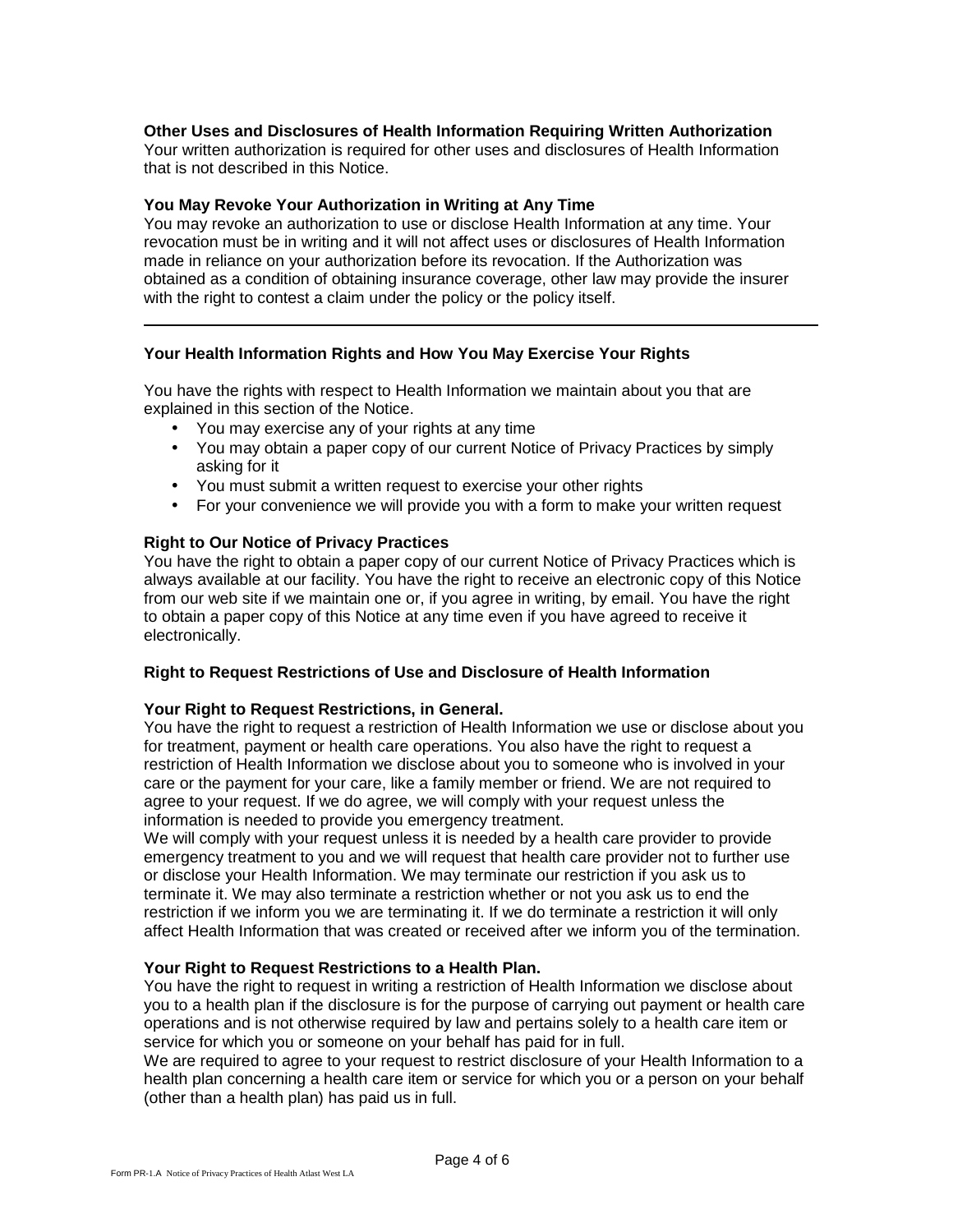## **Right to Request Confidential Communications**

You have the right to request that we communicate with you about Health Information by alternative means or at an alternative location. For example, you can ask that we only contact you at work or by mail. We will not ask you the reason for your request and we will accommodate all reasonable requests. If we are unable to communicate with you by the alternative means or at the alternative location you have requested we may attempt to communicate with you using any information we have.

## **Right to Inspect and Copy Health Information**

You have the right to inspect and copy Health Information we maintain that may be used to make decisions about your care for as long as we maintain those records. You may also request a copy of the Health information including an electronic copy of Health Information we maintain electronically. If you request a copy of the information, we may charge a fee for the costs of copying, mailing or other supplies associated with your request. We will respond within 30 days of receiving your request unless we advise you we need more time, not exceeding 30 additional days, to complete action on your request because, for example, the Health Information must be retrieved from an off-site secure storage location. We will provide the access to the Health Information requested or, in some limited circumstances, we may deny part or all of the request. If we deny your request to inspect and copy Health Information in whole or in part we will explain in writing why we denied the request and explain how you may request a review of our denial and how you may make a complaint to us and the Secretary of the U.S. Department of Health and Human Services concerning our denial.

# **Right to Request Amendment of Health Information**

If you believe Health Information we maintain is incorrect or incomplete you have the right to request we amend that Health Information. We will respond within 60 days of receiving your request unless we advise you we need more time, not exceeding 30 additional days, to complete action on your request. We will inform you of our action on your request including what we will do if we accept your request for amendment in whole or in part. If we deny all or part of your request for amendment we will provide you with the reasons for the denial and inform you of your additional rights to disagree with our denial and make a complaint to us and the Secretary of the U.S. Department of Health and Human Services concerning our denial.

### **Right to an Accounting of Disclosures of Health Information**

You have the right to receive an accounting of any disclosures of your Health Information we have made to others other than disclosures relating to treatment, payment, health care operations and disclosures made to you or according to your written authorization. Your may request an accounting of disclosures for the six (6) years prior to the date on which you make the request although you may limit your request to a shorter time frame. We will respond within 60 days of receiving your request unless we advise you we need more time, not exceeding 30 additional days, to complete action on your request. We must provide you with the accounting in writing and the first accounting you request in any twelve (12) month period will be free of charge. We may charge you a reasonable, cost-based fee for any other request for an accounting you make within the same twelve (12) month period and we will inform you in advance of the fee and provide you with an opportunity to withdraw or modify the request for another accounting in order to avoid or reduce the fee.

# **Right to Make a Complaint that Your Privacy Rights Have Been Violated**

If you believe your privacy rights have been violated, you have the right to file a complaint with us. You also have the right to file a complaint with the Secretary of the U.S. Department of Health and Human Services. We will not retaliate against you for filing a complaint that your privacy rights have been violated. You may use the following Contact Information to make a complaint.